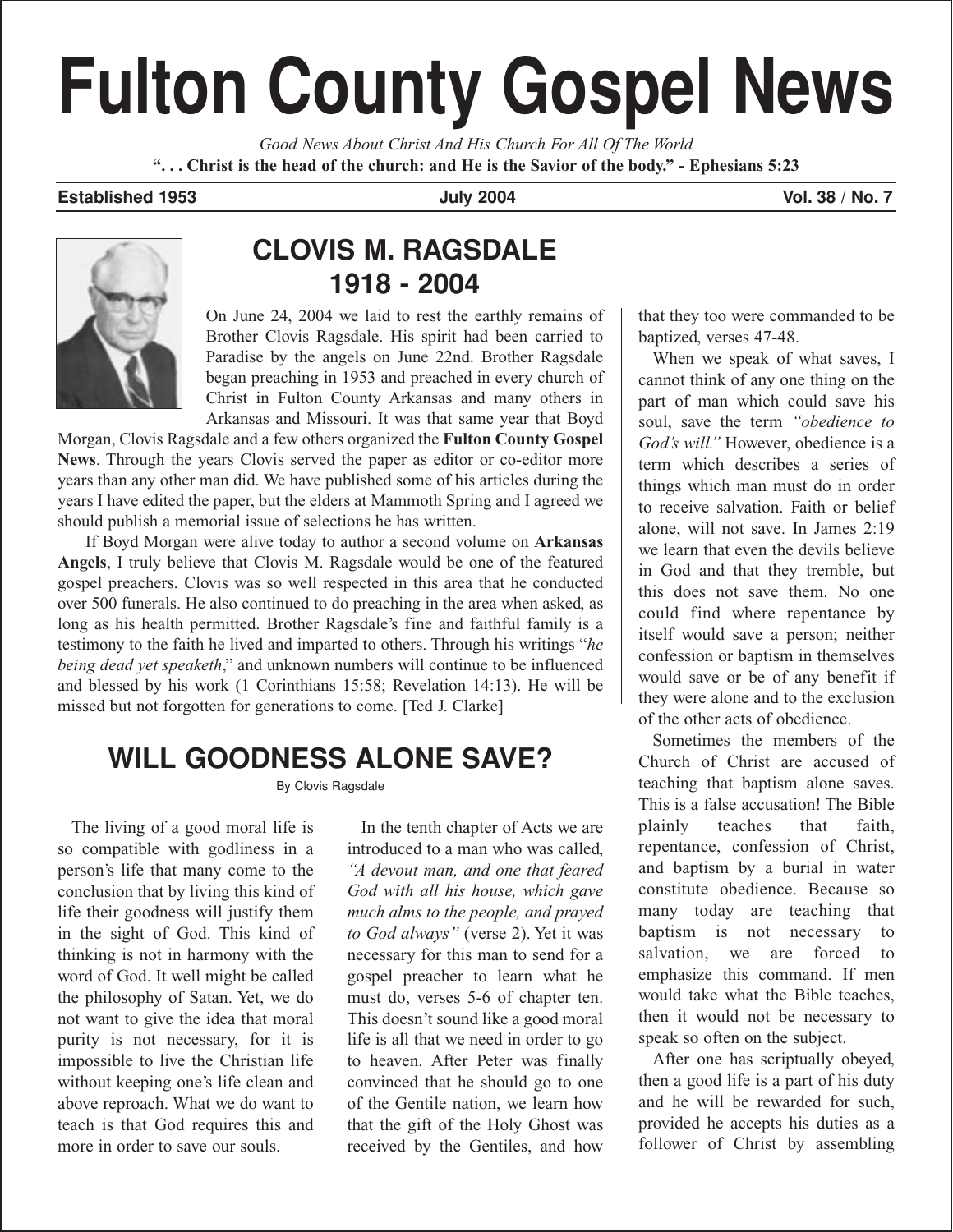#### **FULTON COUNTY GOSPEL NEWS** USPS Publication #211780

. . . is a Periodical publication issued monthly by the Church of Christ at Third and Bethel (P.O. Box 251), Mammoth Spring, AR 72554-0251. **POSTMASTER: Please mail all changes of address to the above address.**

**FCGN** is mailed free of charge to any who care to receive it. We will be happy to add any names to the regular mailing list. If you send in a name we must have a complete address, including number and street name, or R.R. or HCR number, plus box number, or a P.O. Box number and the **NINE DIGIT ZIP CODE**. This paper is supported by voluntary contributions for which we are grateful. Financial information will be furnished upon request. **Mail all address corrections or manuscripts to:**

#### **FULTON COUNTY GOSPEL NEWS** P.O. Box 251 Mammoth Spring, AR 72554

| E-Mail $\ldots \ldots \ldots \ldots$ cocfcgn@centurytel.net |  |
|-------------------------------------------------------------|--|

#### *continued from page 1*

with the saints upon the first day of the week (Acts 20:7, Hebrews 10:25), by praying (1 Cor. 14:15), by singing (Eph. 5:19), by giving of means as God has directed (1 Cor. 16: 1-3), by studying the word of God (2 Tim. 2:15), by partaking of the Lord's Supper in a worthy manner (1 Cor. 11:23-26), and by living steadfastly unto death (1 Cor. 15:58).

All who believe that they can live good enough lives, and that outside of the Lord's body, the church, need to study more closely and to reexamine their position by the light of God's revealed word. Then they need to follow that word as they live in this life, to be sure of heaven in the end. (FCGN - Dec., 1960)

*"A whisperer separateth chief friends." – Prov. 16:28*

*"A talebearer revealeth secrets: but he that is of a faithful spirit concealeth the matter. – Prov. 11:13*

## **REPENT OR PERISH**

#### By Clovis Ragsdale

Christ said in Luke 13:3, *"I tell you Nay; but, except ye repent, ye shall all likewise perish."* Peter said to the Jews assembled on the day of Pentecost, in answer to their question of what shall we do, *"repent and be baptized"* (Acts 2:38). In the eleventh chapter of Acts, in the account of the conversion of Cornelius, the statement was made that *"God hath also to the Gentiles granted repentance unto life"* (verse 18). Some years later Paul said to the people of Athens, *"And the times of this ignorance God winked at; but now commandeth all men everywhere to repent"* (Acts, 17:30).

The above statements show the importance of repentance. When Paul said that God "now commands all men everywhere," he covered a lot of time and territory. This teaches that in the Christian age, the time from the day of Pentecost (Acts 2) until the end of time, repentance would be absolutely necessary for one to be a Christian and be saved.

What is repentance? Some say that it is godly sorrow or a feeling of remorse for having failed to do what was right. It is true that godly sorrow is a part of repentance, but repentance means more than this. When one repents he changes his way of life. Godly sorrow leads to repentance (2 Cor 7:9-10). When a sinner repents he changes his way of life, to the extent that he no longer partakes of sinful practices. He no longer serves Satan. He changes his citizenship from the Kingdom of Satan to that of the Kingdom of Christ. The decision to change has to be made in the heart of the individual. No one can repent for another. He may encourage another to repent. Paul said in Philippians 2:12, to work out our own salvation with fear and

trembling. The individual has to arrive at the stage of repentance through an attitude of mind which leads him to desire to change his ways to conform with the commands of God. When he reaches this attitude it is easy to confess Christ as the Son of God and to submit to the rite of baptism. He becomes a part of the saved that are added to the church or family of God that is spoken of in Acts 2:47. If one is never able to reach a state of repentance he will perish or be lost. The Lord himself is the author of this conclusion, as our opening statement records.

So far we have written of repentance as it applies to the ailen sinner. Repentance is also necessary in the life of the Christian. No man can live above sin in the respect that after we are pardoned from ailen or past sins, we never commit another sin. John, in writing to Christians, stated in 1 John 1:10 that we lie to say that we have not sinned. He tells what we can do about our mistakes in chapter one, verses 7-9 (cf. 1 John  $2:1-2$ ).

We are to ask forgiveness through Christ. A good illustration of this is found in the eighth chapter of Acts. Simon, a sorcerer who had become a Christian, seeing the apostles laying hands on people to impart to them the Holy Ghost, offered money for this gift. Peter told him that he had sinned and for him to repent and pray God to forgive him of his wickedness (verses 14-24). Whenever a child of God sins today he must first repent and then ask for forgiveness. Thus, we see that repentance is a part of our lives as long as we live. To be successful in going to Heaven we must develop and maintain a repentant heart as long as we live upon this earth. (FCGN - June 1964)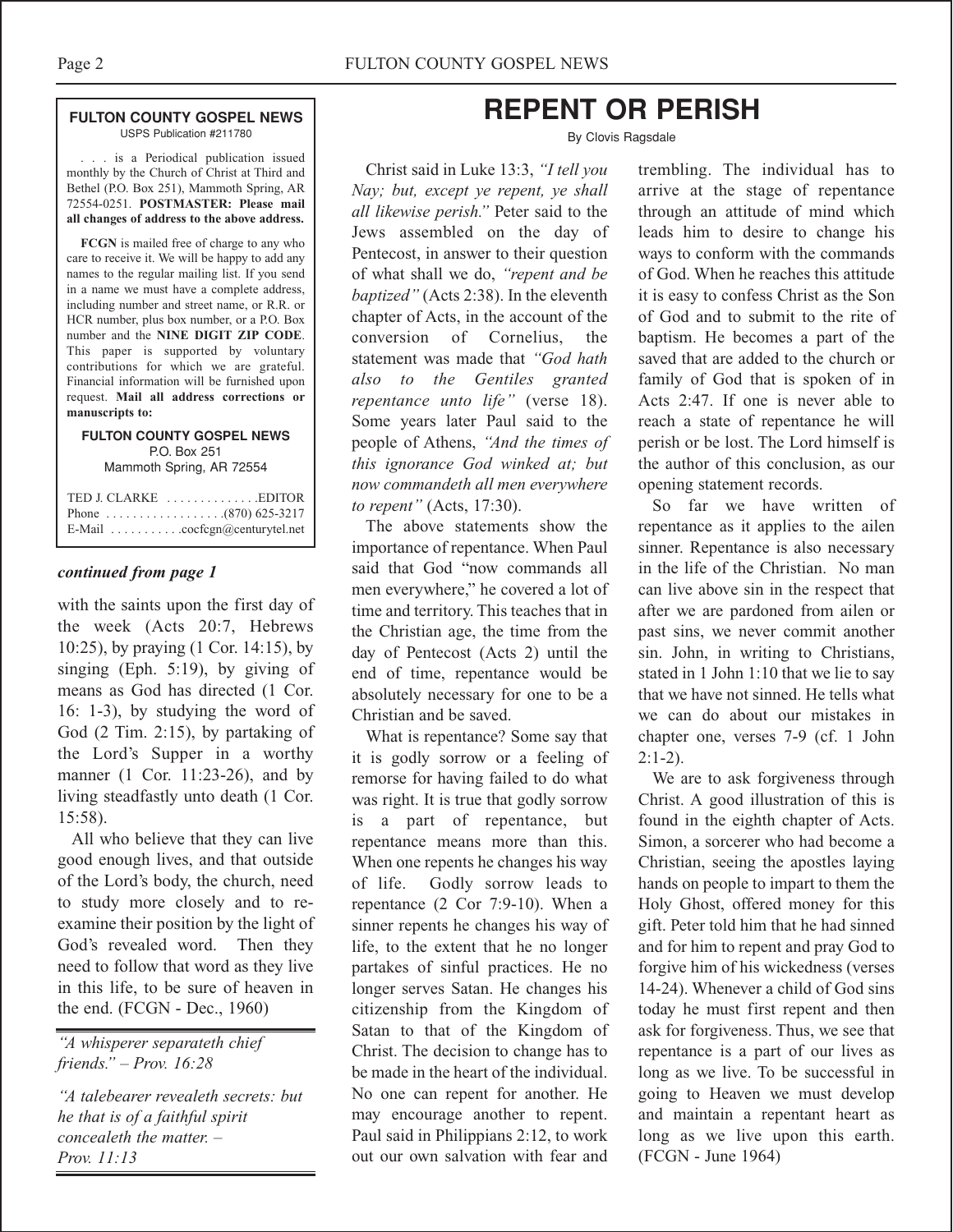## **CHARITY**

#### By Clovis Ragsdale

"*Though I speak with the tongues of men and of angels, and have not charity, I am become as sounding brass, or a tinkling cymbal. And though I have the gift of prophecy, and understand all mysteries, and all knowledge; and though I have all faith, so that I could remove mountains, and have not charity, I am nothing"* (I Cor. 13:1-2). We see from these two verses that charity is to be the greatest characteristic of a Christian. Many people today have a distorted idea of the meaning of the word charity. It means to many "providing the necessities of life for someone who is in need of help." The true meaning of the word as it is used in the King James Version of the New Testament means love, a love that suffereth long, that envieth not, and a love that endureth all things (verses 4-8a).

*"And now abideth faith, hope, charity, these three; but the greatest* *of these is charity."* (I Cor. 13:13). From this verse we can grasp the greatness of love as love is placed above faith. We realize why, when we consider how useless is faith, if faith is void of love. One cannot be a Christian without love. *"He that loveth not, knoweth no God, for God is love"* (I John 4:8). Some people are born with the tendency to love all with whom they come in contact. They are unselfish and think of others before themselves. Many people are not so fortunate and they have to spend a lifetime cultivating and acquiring the tendency to love.

Christians have constantly before them the greatest example of love the world will ever know. No sweeter words are to be found in all the Holy Scriptures than John 3:16. *"For God so loved the world, that he gave his only begotten son, that whosoever believeth in him should not perish, but have everlasting life."* All that we

might do in our entire lifetime becomes pale and insignificant when compared with the great love God has shown for all mankind. There is no greater way of showing love for our fellow man than teaching him how to care for his soul, so that he may someday live with God in that great forevermore. Christians who fail to do this are failing to show the necessary love for God and for their fellowmen. Love is the trademark of a Christian. Love is the church's most effective weapon. It is the most powerful force in the universe. The great love shown by Christians of the first century enabled them to carry the gospel to all the then known world. When we obtain the degree of love they possessed (and only then) shall we be able to place the gospel before all people of the earth. (FCGN Jan. 1961)

## **OPPORTUNITY TO DO GOOD**

In his letter to the churches in Galatia, Paul stated, *"And let us not be weary in well doing; for in due season we shall reap, if we faint not. As we have therefore opportunity, let us do good unto all men, especially unto them who are of the household of faith,"* (Gal. 6:9-10).

Opportunities to do good often present themselves daily. Paul admonished that we not grow weary in well doing. This suggests the frequency of doing good. Yet, this is not to suggest that benevolence is without limitations. Opportunity not only By Clovis Ragsdale

means to come into contact with a need, but also the ability to meet that need when contacted.

Many congregations find that opportunities to do good are far more numerous than the ability to supply the needs. Sometimes the case may be that of a stranger passing through our community, who has need of car and food expense for his continued journey. The fact that some people drive from town to town contacting every religious group in each town, and in fact make their living in such a manner, makes it necessary for us to use care in

ministering, without question, to all such cases. Some such individuals have been questioned and found to be lying about their past and present relationship to the church. This is not to imply that we are not to aid people in their problems who are not members of the church. However, since the ability to meet the many needs that are presented to us is limited, we must give priority to the needs of our brethren - "Do good to all men, especially unto them who are of the household of faith." This does not rule out our helping a person of the world, but it does